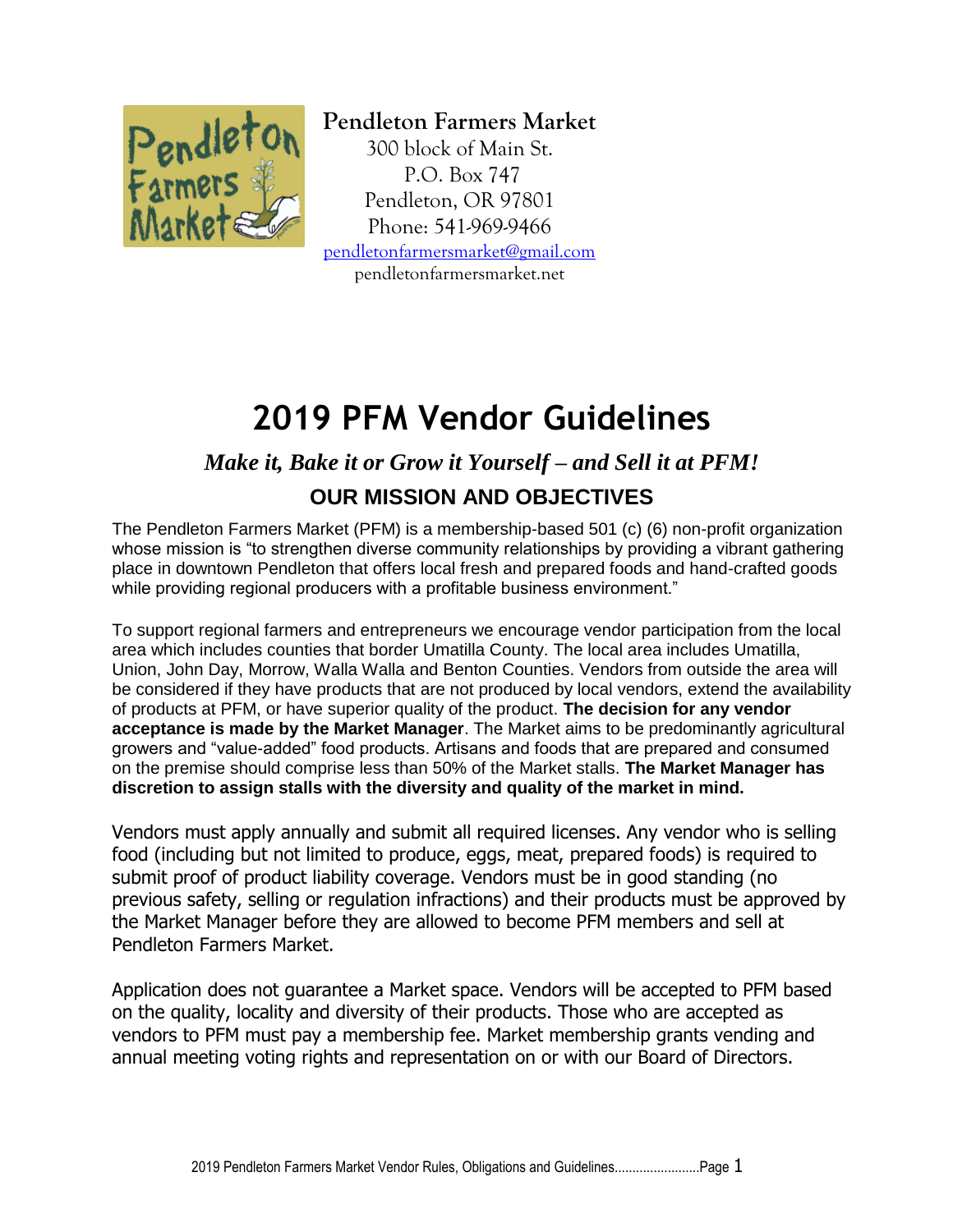PFM works to maximize the Market exposure and shopping experience for customers through community organizing, promotions, advertising and special events. To further our community connections, we coordinate and partner with community organizations who have marketsupportive missions. Our aim is to be self-sustaining and community-supported through fundraising, outreach and Market fees. Your participation and support ensures the proper management, security and longevity of this community-based Market.

# **MARKET LOCATION AND HOURS**

The Market is situated on the 300 block of south Main St. in Pendleton, between SE Emigrant and Dorian Avenues. The Market will be open to the public on approximately 24 Fridays (except during Round-Up week) from 4:00 p.m. until 7:30 p.m. (or dusk whichever comes first) from the first Friday in May through the 3rd Friday in October unless otherwise determined by the Board of Directors. Market registration takes place on the corner of SE Main and Frazer Street 2:00 p.m. to 3:15 p.m. on Fridays the market is in session.

**FOR THE SAFETY OF CUSTOMERS, DURING MARKET SET-UP, NO SALES BEFORE THE OFFICIAL OPENING ARE PERMITTED.** The Market Manager may open earlier if he or she determines that vendors are ready for sales and there are no safety concerns. The Market Manager may also close the market early if conditions such as weather, darkness lack of customers or other conditions exist.

# **GENERAL PRODUCT GUIDELINES:** *Make it, Bake it or Grow it…*

All produce, prepared foods and crafted goods must be locally or regionally grown, collected or produced by the vendor, and identified through appropriate signage as such. **No U-pick or resale products allowed**. **Vendors found to be selling goods other than their own, and/or bought wholesale or from distributors will be penalized and/or barred from the PFM:** 

- Fruits
- Vegetables
- Herbs
- Flowers
- Meat, eggs, honey and cheese
- Other agricultural and horticultural produce (such as bedding plants, native plant starts, dried gourds)
- Value-added foods and prepared food items (see below for separate guidelines for valueadded and prepared foods)
- Collected products refer only to non-cultivated items such as wildflowers, wild grasses, berries, and so on.
- Selected handicrafts

An on-site farm inspection will be required of all new agricultural vendors. Returning agricultural vendors may be visited at the discretion of the Board of Directors or the Market Manager. Farm inspections will be conducted by the PFM Market Manager, a PFM Board member or an official representative of the PFM board. Crop information provided on the PFM vendor application will be used for the on-site visit. PFM may also use farm inspection information from other farmers markets to determine compliance.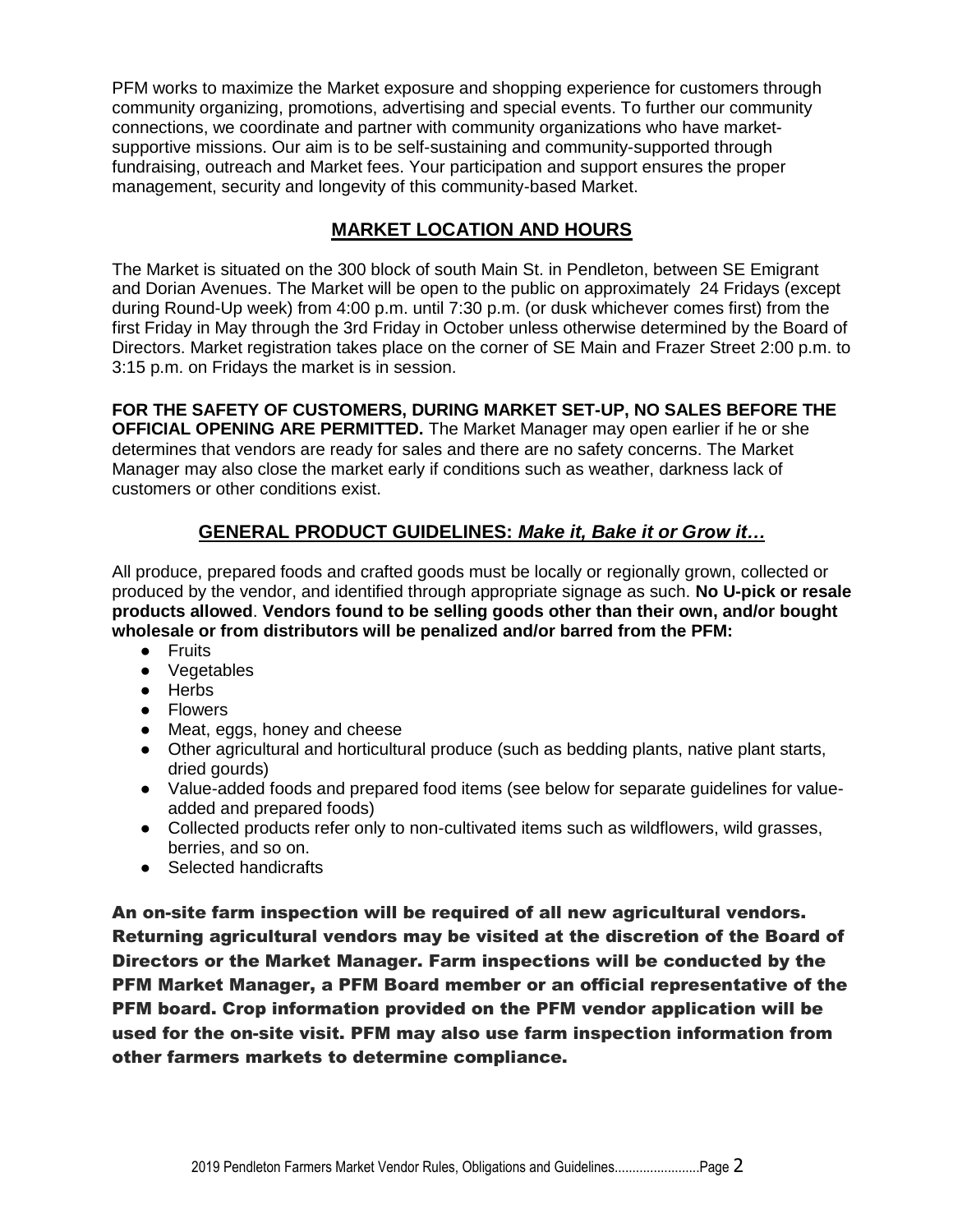# **PRODUCE, PREPARED FOODS & COTTAGE INDUSTRY REQUIREMENTS**

#### **Produce**

**All produce must be high quality***.* Produce should be insect-free, fresh, and have no residual that cannot be removed by normal washing. All produce must be guaranteed to be fresh. The Market Manager reserves the right to request any vendor to remove any merchandise deemed unacceptable or inappropriate to the Farmers Market. Produce must be priced and labeled by Market opening. Be prepared to answer questions related to farming-practices and chemical usage. **\*Produce of lesser quality for use in preserving, canning or jam-making may be sold if clearly labeled as such.**

#### **Landscape, Bedding Plants, and Flowers**

All plants must be propagated by the vendor from seed, cuttings, bulbs or plant divisions. All products offered for sale must have been grown by the vendor and must have been under the vendor's control for a minimum of sixty (**60**) days.

Sellers of plants, bulbs, and in some cases seeds for planting, must be licensed by the Oregon Department of Agriculture if gross sales exceed \$250.00 in a state fiscal year, which runs from July 1 to June 30. This includes sellers of trees and Christmas trees. The license is called a Nursery License, ranges from \$75.00 to \$20,000 and is good for one year.

A Temporary Non-Profit License may be issued for one day to a non-profit organization wishing to sell nursery stock. This license may be applicable to your group's roadside operation or stand at the farmers' market. In some situations, a portable license is available if selling from different locations.

**Contact: Oregon Department of Agriculture Plant Division 635 Capital Street NE Salem, OR 97301-2532 Tel: 503-986-4644**

#### **Edible, Value-added & Prepared Food Products**

Food items which can be sold at the Market are honey, eggs, cheese, meats, poultry, seafood, nuts, jams, jellies, preserves, sauces, candy, bread, baked products, and cider or juices which are made from produce grown or gathered by the seller. It also includes freshly made foods for sale and immediate consumption on-site. Franchised food is not allowed. Commercially prepared mixes, shells, fillings, beverages, syrups, and so forth are discouraged. Priority will be given to self prepared foods and those food vendors who prepare foods using local ingredients. Appropriate refrigeration of perishable items is required. At the Market Manager's discretion, all such foods may be judged before they are allowed for sale in the Market. Preference will be given to vendors who use Market ingredients. No "sit-down meals" or dining allowed in a vendor stall. PFM provides a few tables that may be used by patrons.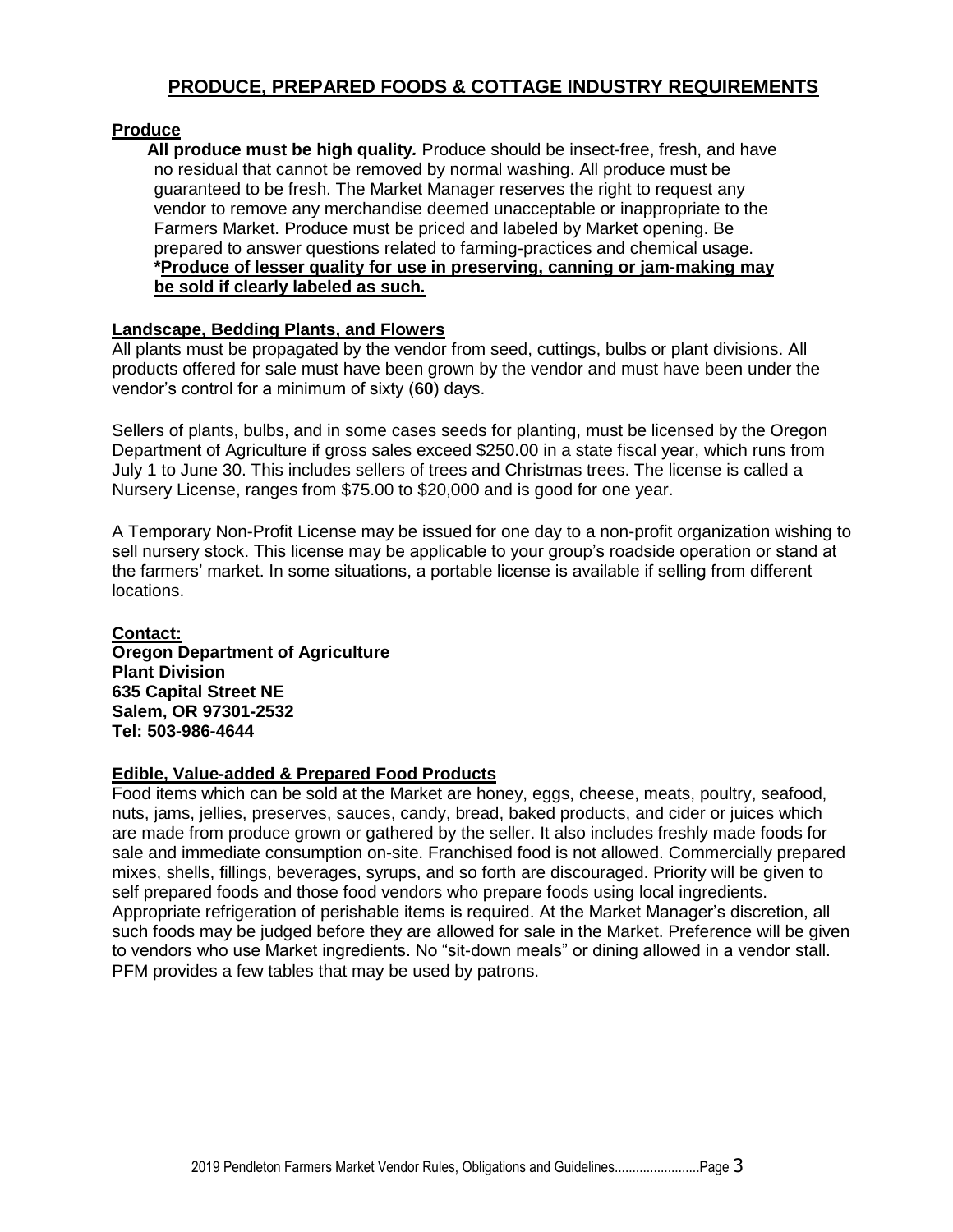All prepared foods must be from a licensed or certified kitchen and/or under a temporary restaurant license and presented in compliance with the Umatilla County Health Department and the Food Safety Division of the Oregon Department of Agriculture and the Oregon Department of Human Resources Health Division guidelines. For Umatilla County, call the Environmental Health Specialist, at 541- 278-5432 or email health@co.umatilla.or.us, for more information. Vendors must be able to present all required licenses and/or permits. Processed foods must be stored and/or displayed off the ground, at the proper temperatures, either on tables or from a vehicle.

**All vendors of prepared foods, both value-added and on-site consumption foods, must be pre-approved prior to Market day.** To obtain pre-approval, contact the Market Manager at 541-969–9466 to discuss your product. You must call by Wednesday of the week you wish to attend the Market. **The Market welcomes food vendors, but discourages direct competition with Main Street restaurants on the 300 block**. Vendors are discouraged from offering food products similar to those sold at restaurants on the market block and may be disallowed at the Market Manager's discretion.

#### **Cottage Industry — Crafts & Other Goods**

Crafts, artwork, inedibles such as herbal products, personal care and beauty products, and other items not specified under the previous paragraphs may be offered for sale. **Crafts** refer to homecrafted products personally created by the vendor. The Market does **not** allow re-sale of crafts bought from distributors or other artisans and resold at the market. Production materials optimally come from regional sources or are fabricated by vendors themselves. The Market Manager and Board of Directors reserve the right to inspect a place of business, and to judge items brought to market for best product quality and diversity.

### **VENDOR OBLIGATIONS AND RESPONSIBILITIES**

To support regional farmers and entrepreneurs we especially encourage vendor participation from **Umatilla County and surrounding area of Union, John Day, Morrow, Walla Walla, and Benton Counties**. Vendors from outside of the counties listed will need to demonstrate on their applications that they are selling produce or a product not offered by any other vendor from the counties listed.

Vendors must apply annually, be in good standing (no safety, selling or regulation infractions), and their products must be approved by the Market Manager before they become PFM members and sell at Pendleton Farmers Market. Application does not guarantee selling rights or a Market space. Vendors will be accepted as members of PFM based on the **quality, locality** and **diversity** of their products. Producers who are accepted as vendors to PFM must pay a membership fee prior to their first day of sales. Market membership grants voting rights and the opportunity for representation on or with our Board of Directors.

**Vendors are responsible for informing themselves about and complying with state and local health and licensing requirements governing the production, display, sampling and sale of their products**. Vendors must comply with the rules governing farmers' markets as covered in the Oregon Department of Agriculture's *"Farmers' Market Guidelines: Minimum Requirements for Food Safety"* and the *"Direct Marketing Handbook*". Scales must be accurate and meet National Type Evaluation Program requirements. For more information call ODA Weights and Measurements Standards: Alan Sweet, 503-881-9657.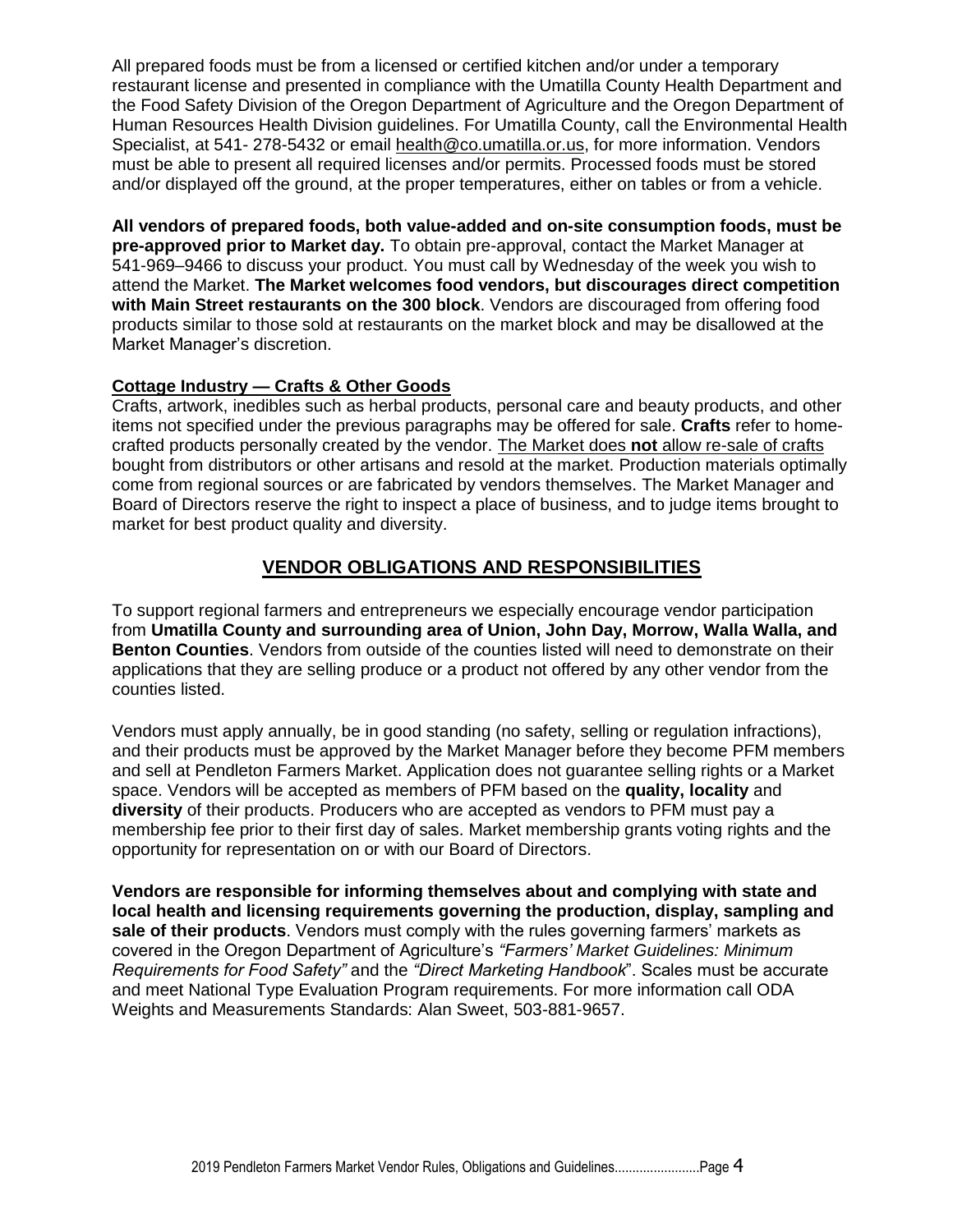Vendors who choose to participate in the USDA/Oregon Dept. of Agriculture **Farm Direct Nutrition Program** must register first and follow the rules outlined for the current Oregon Farm Direct Programs, available from the State of Oregon, Department of Agriculture\*. For more information call 503-872-6600, or visit their website (see below). In 2019 the PFM will be accepting the Oregon Trail SNAP Electronic Benefits Card (EBT). Wooden tokens will be issued to customers for use at appropriate vendor stalls (this includes fresh produce and packaged foods only). Vendors can redeem tokens at the PFM booth. Redemption of tokens by unauthorized vendors will result in vendor being penalized.

**At the time of registration, the vendor shall provide copies of any permits and licenses applicable to the sale of their product. Examples include certification for organically grown produce, nursery licenses, and licensed kitchens for processed foods. Vendors**  \* ODA website (for food safety, WIC& Senior coupons, etc): [www.](http://www.oregon.gov/ODA)[Oregon.gov/ODA](http://www.oregon.gov/ODA) **must display signs that show business/owner names, products and prices, as well as Nutrition Program signs.**

#### **Pricing**

The PFM is not a wholesale market or an outlet for excess produce from large producers. The market was established to provide a space for local family farms and home based businesses to sell their produce, processed foods and handicrafts at or near retail prices. Product prices are set by each vendor based on his/her costs. PFM does not set prices. All prices should be clearly posted on each product.

# **MARKET STALL RESPONSIBILITIES**

#### **Stall Displays & Signage**

Attractive displays are a boon to your sales and very important to us, to you, and to your customers! You are encouraged to utilize only one stall, and in being creative in your displays and merchandizing**.** Vendors may opt to share a space with another vendor. Please confirm this in writing with your partnering vendor. Both must be approved member vendors but the stall fee may be shared on any day that **both are present** and selling from the same vending space.

All food items must be displayed and/or stored above ground at appropriate temperatures. They must be in appropriate containers on the truck or on tables. Vendors are responsible for creating attractive stall displays including signs with a minimum of 2" lettering identifying your farm, business or personal name and location of your business. Product labeling is required and prices must be clearly marked prior to Market opening. Baskets, bins, and shelves make for more efficient use of stall space than single layer table tops. Colorful, vertical, and clearly labeled products attract more customers and improve sales. Vendors may be asked to upgrade their stalls or displays to enhance their appearance and that of the PFM. **Vendors are reminded they are members of the PFM and represent the market to the public. A friendly, courteous and professional image and attractive display of produce will draw in an appreciative customer base.**

#### **Cleanliness**

**Vendors are responsible for maintaining their space in a clean and attractive manner with attention to public safety and respect for the use of this public space by others following the market day. Vendors must provide a garbage container and remove their own garbage from their stall space(s) after the market closes. Note: City of Pendleton garbage cans are not for vendor refuse. Failure to follow these guidelines could result in exclusion from the market.** Each vendor must provide their own tables, certified scales, signs, containers, change, and pricing. Vendors are responsible for securing canopies and awnings to resist disturbance/movement by wind.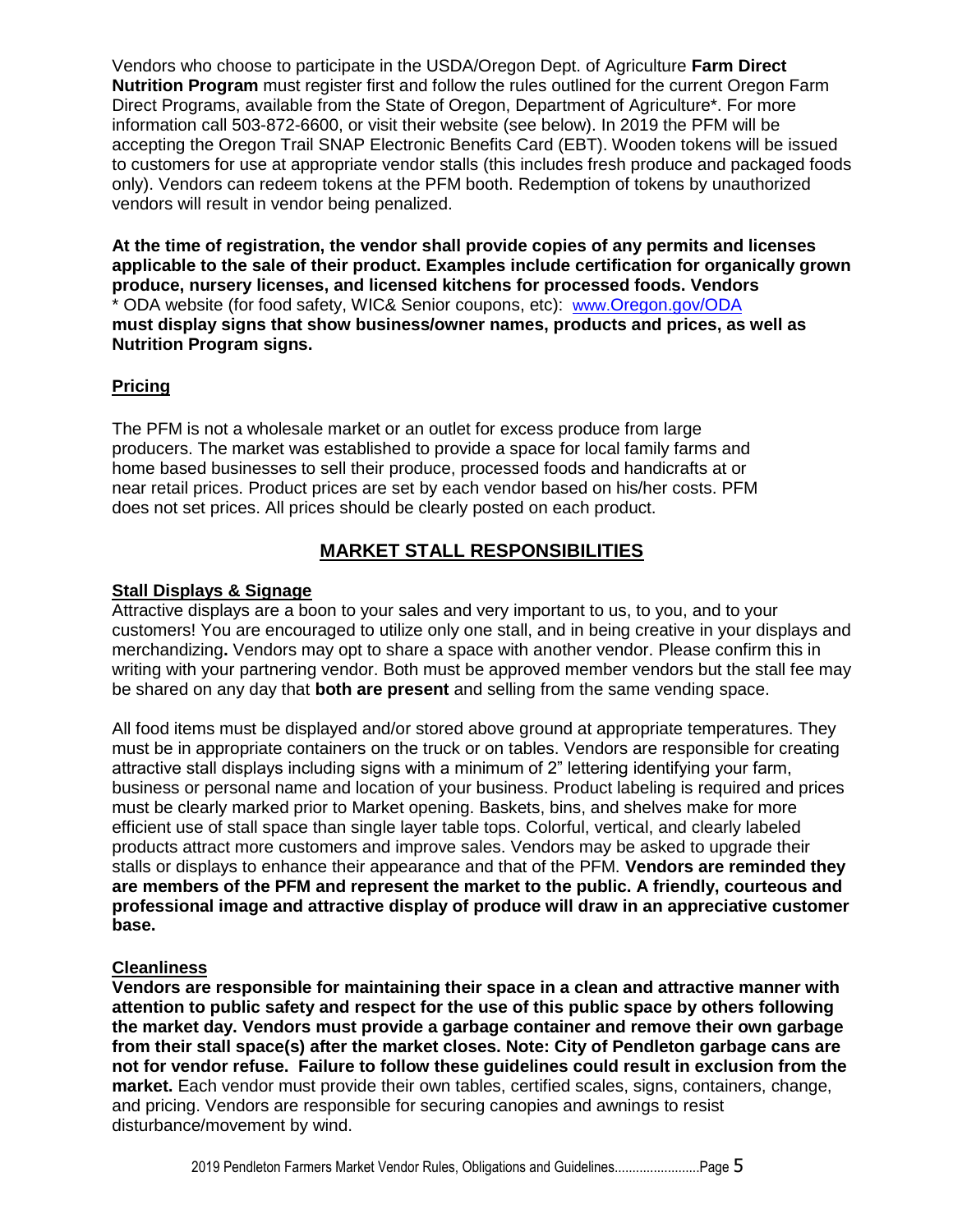The more clear, efficient and inviting your merchandise display, the greater your sales will be. Vendors may be asked to contribute produce or products towards periodic promotional events, fundraisers and giveaways for Market customers. For example, vendors may be asked to donate a basket of berries or a melon for a "Market Basket" giveaway for customers. Please support the Market by participating in these events.

We are required by the local Fire Marshall to have a clear fire lane at all times during the Market. **The double center line on Main Street defines the western edge of the fire lane and extends eastward for a distance of 10 feet to allow emergency vehicles to pass if necessary.** The fire lane also doubles as the pedestrian walkway and selling aisle.

#### **REGISTRATION AND VENDING ARRANGEMENTS** (see market map also)

**The Market aims to be predominantly agricultural growers and "value-added" agricultural products. Artisans and prepared food vendors who prepare food on site should be less than 50% of the stalls available. The Market Manager has discretion to assign stalls with the diversity and quality of the Market in mind.** *All goods must be made or grown by the vendor themselves.*

#### *Vendors who are accepted to sell at PFM must pay an annual \$25.00 market membership fee which helps cover market expenses* **and allows for vendor voting rights at the Annual Meeting.**

PFM has limited access to water and electricity. Vendors requiring electrical power are responsible for providing their own outdoor extension cords and covers to prevent tripping over portions of cord in areas accessed by customers. Vendors who need electricity are encouraged to contact the Market Manager at 969-9466 prior to Market day to ensure that a space near power access is available.

**Vendors are solely responsible for all product liability. Vendors must carry appropriate general and product liability insurance**. PFM is not responsible for any loss or damage incurred by vendors.

#### **Vending Stall Fees & Assignments**

The PFM are guests on Main Street. We are beginning to be cramped for space on the 300 block. PFM suggests those who wish to reserve two spaces to think of creative ways to reduce space needs.

There will be 3 vendor stall sizes available in 2019. There will be 11' x 10' spaces on the Eastern side of the street and 12' x 18' and oversized (more than 12' wide) on the Western side of the street. Agricultural vendors will be given preference for the spaces on the Western side (shady) because their product is perishable. Stall space rental is \$15.00 per week for eastside spaces and \$30.00 (12'X18') or \$35.00 per week for oversized westside spaces. Produce vendors with vehicles that do not fit into this space size must pay for additional stalls if available, or off-load and remove vehicle to parking lot. **Vendors requesting more than one stall space may be harder to place than those with single-space requirements, and will be granted an extra stall only if there are unfilled spaces. Space fees are due on the day the space is used.**

**Unreserved spaces or those that are reserved but not being used, are assigned on a firstcome, first-served basis. The Market Manager reserves the right to reassign stalls for the safety and overall consideration of the Market needs.**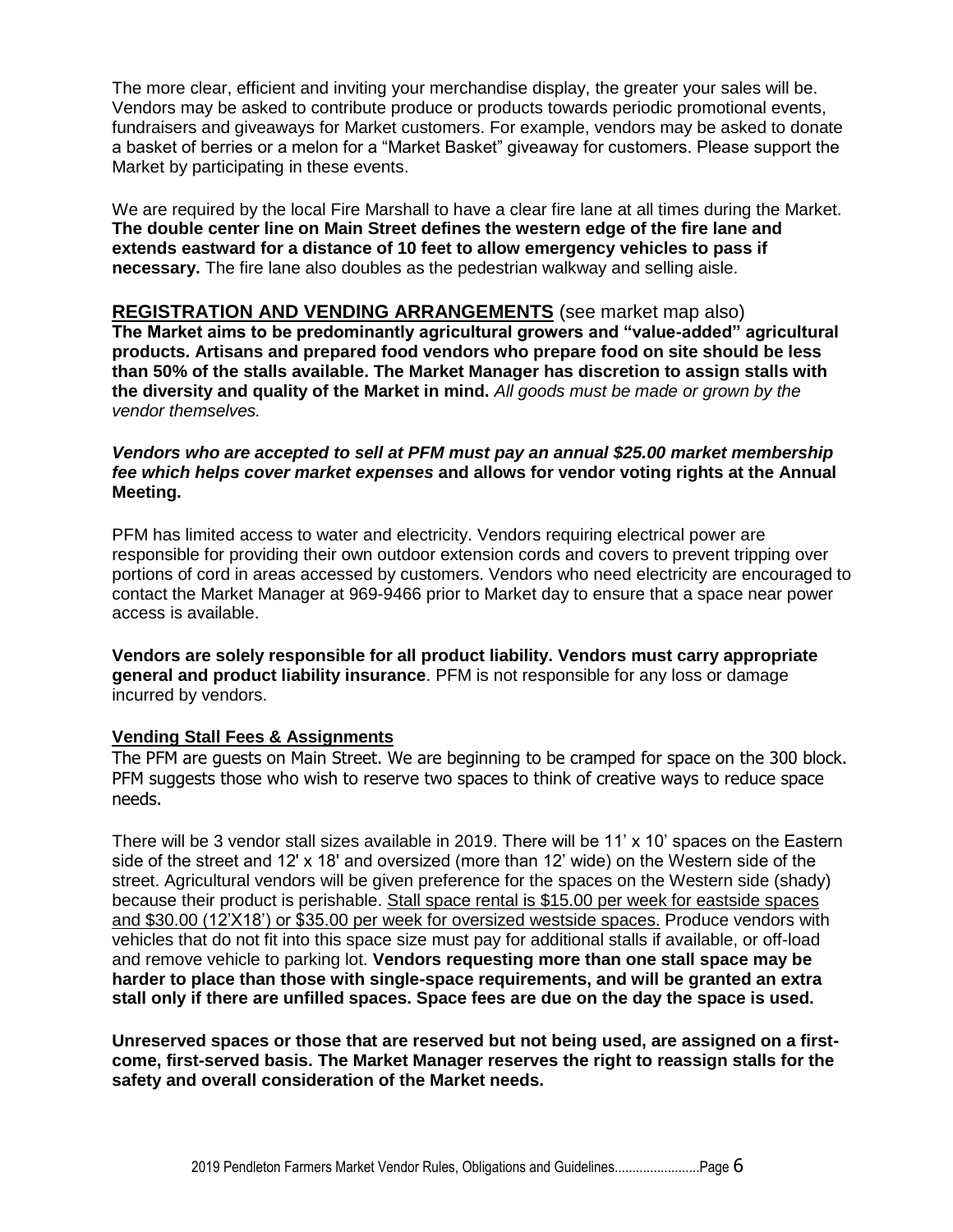**To optimize market diversity and vending opportunities, PFM reserves the right to offer limited reserved (or fixed) spaces and variable spaces. Please verify with the Market Manager for reserved space availability prior to submitting your application. PFM also reserves the right to grant only one seasonal reservation stall per vendor with a maximum of two.** The seasonal reserved space fee is \$100.00 for West side spaces and \$50.00 for East side spaces *in addition to the membership fee plus weekly space rental.* To enhance selling area and product display, vendors are highly encouraged to exercise their creative merchandising skills by displaying products vertically rather than horizontally or by removing vehicles. **If a vendor with a reserved space does not show up or has not contacted the Market Manager by 3:00 p.m. their space will be released to another vendor for use that specific Friday.**

Vendors are encouraged to evaluate closely their need to reserve stalls. PFM does not like to turn away any vendors because of the lack of stall space. Vehicles take up a lot of space so if some produce vendors can unload their vehicles and removed them; this provides a much bigger area for sales. Please consider creative marketing and other options in lieu of reserving extra stall spaces.

#### **Youth Vendors**

The Pendleton Farmers Market Board wants to encourage youth entrepreneurs at the market. PFM will allow those vendors between the ages of 10 to 15 who meet the other requirements to pay a reduced stall fee of \$5.00. Youth vendors must pay the \$25.00 membership fee.

#### **Vendor Registration, Parking and Stall Assignments — (2:00 p.m. - 3:15 p.m.)**

Member vendors and new vendors will meet in the parking lot at SE Main & Frazer Street prior to entering the Market block on Main Street. Registration will begin at 2:00 p.m. Vendors will receive their stall number & fee envelope and wait in the parking lot until the Main Street Market block is ready for stall set up. **LATE ARRIVALS (after 3:30 p.m.) MAY BE REQUIRED TO PARK OUTSIDE AND CARRY THEIR SUPPLIES OR PRODUCE INTO THEIR MARKET STALL SPACE.** Vehicles must be parked in vendor stall(s) or off the street by 3:45 p.m. Vendors must be in place and ready to sell no later than 4:00 p.m. and remain open until the market closes at 7:30 p.m. or dusk, whichever time the Market Manager declares the Market closed for the evening. **FOR CONSISTENCY, TO BE FAIR TO VENDORS STILL SETTING UP AND FOR THE SAFETY OF CUSTOMERS, PLEASE--NO SALES BEFORE OFFICIAL MARKET OPENING. NO MOVEMENT OF VEHICLES WILL BE ALLOWED BETWEEN OFFICIAL MARKET OPENING AND CLOSURE.** Exceptions to this may be granted by the Market Manager. Vendors allowed into the market and vehicles (including blocked vehicles) after 3:45 p.m. must be escorted by market staff for the safety of market patrons and others in the market area.

Agricultural vendors may park their vehicles in the "standard" space provided the "selling area" (vehicle, display tables, awnings, etc.) does not encroach on adjacent spaces. Vendor parking is not permitted in eastside spaces. **Tents and awnings with proper tie-downs are encouraged to provide both vendors and customers with shade.**

#### **"Community Booths" – Outreach, Education, Fundraising & Entertainment**

#### **(**No petitions or campaigning)

The Market is not a forum for political or religious activities. Local non-profit organizations and individuals or groups performing appropriate entertainment may reserve a space at the Market, when available, at the discretion of the Market Manager. Outreach, education and fundraising activities are permissible, but must be approved by the Market Manager prior to the Market. A \$10.00 stall fee may be charged for fundraising tables. Sale items are subject to all requirements in these guidelines (e.g. no pre-packaged, commercially-prepared, unhealthy, "carnival-style" foods). Please call 541-969-9466 for pre-Market approval.

2019 Pendleton Farmers Market Vendor Rules, Obligations and Guidelines..........................Page 7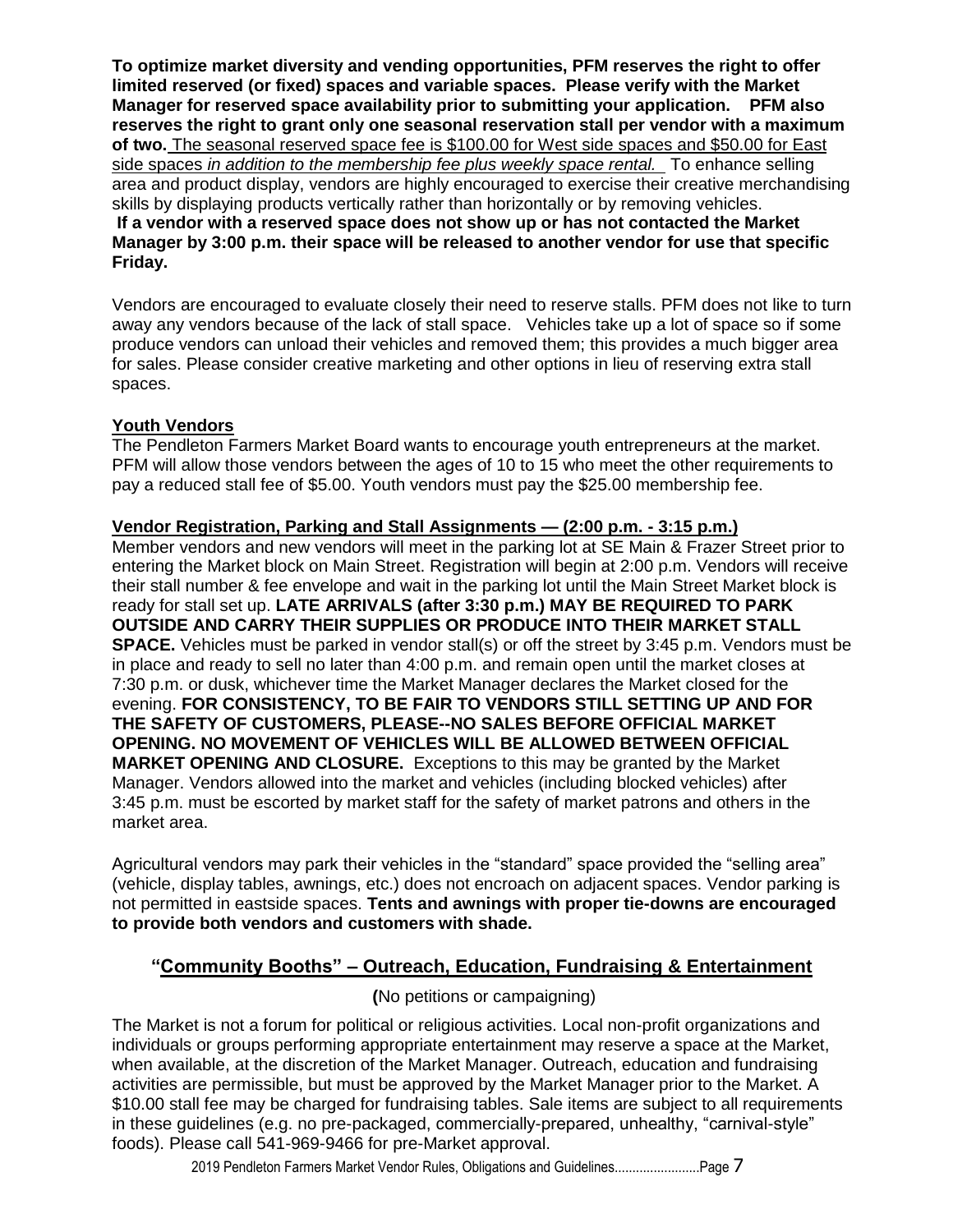#### **General Vendor Information, Licensing and Regulatory Contacts:**

Pendleton Farmers Market website: www.pendletonfarmersmarket.net

Public Health Division, Umatilla Co.: Melissa Ney, Environmental Health Specialist: 541-278-6394 or email [melissan@umatillacounty.net](mailto:melissan@umatillacounty.net) .

OR Dept. of Agriculture, Food Safety Specialist: Rusty Rock 541-276-9166

ODA Weights and Measurements Standards: Alan Sweet 503-881-9657.

ODA website (for food safety, WIC& Senior coupons, etc): [www.](http://www.oregon.gov/ODA)[Oregon.gov/ODA,](http://www.oregon.gov/ODA)

SNAP (Food Stamp) Program website: [www.fns.usda.gov/fsp](http://www.fns.usda.gove/fsp)

Oregon Farmers Market Association website: [www.oregonfarmersmarkets.org](http://www.oregonfarmersmarkets.org/)

Oregon Rural Action [www.oregonrural.org](http://www.oregonrural.org/)

# **PENDLETON FARMERS MARKET OBLIGATIONS**

#### **Market Liability Insurance**

PFM has general commercial liability insurance coverage for the PFM only, which includes fire, medical, personal and advertising injury as it occurs within the Market. **Vendors are responsible to have their own product liability insurance.**

#### **The Market Management**

The Market Manager's job is to implement Market policies. This includes overseeing Market setup and closing, stall assignments and collection of all fees, providing information on membership and Market policies and assuring vendor compliance with all Market policies. The Manager will make stall assignment decisions based on available space in the market and need for specific products. The Manager will receive and address public concerns and vendor complaints.

The Manager is also the conduit between the vendors/customers and the PFM Board. The Market Manager has complete authority to interpret and implement policy on the Market site; including the authority to rescind stall space for just cause.

The Market Assistant may perform the duties of the Market Manager in his or her absence or as directed by the Market Manager.

#### **Grievances of Any Nature**

Grievances should be placed in writing and sent to the PFM Board of Directors, or given to a PFM Board member during market hours. This includes product disputes regarding agricultural products, and Market operations.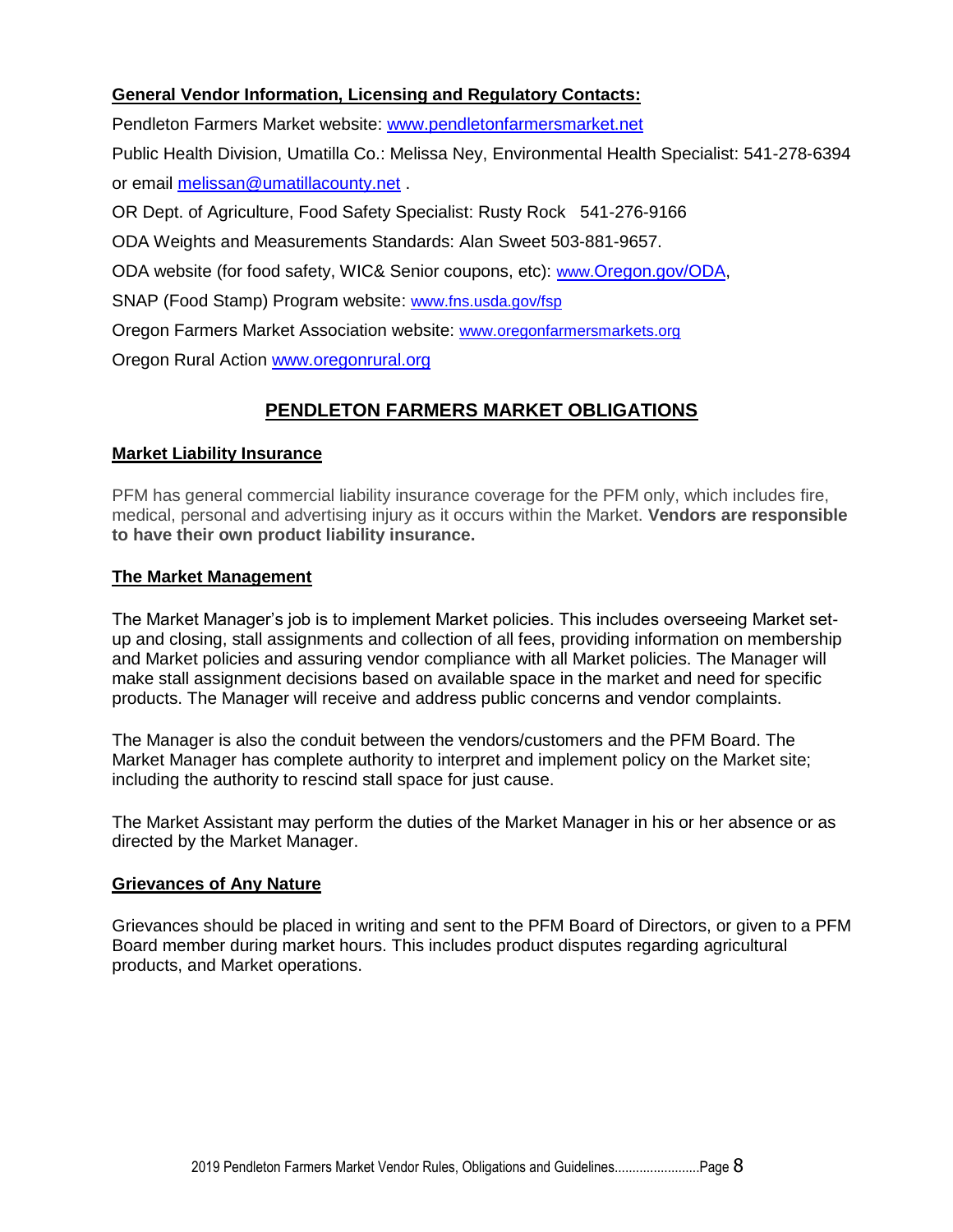#### **Product Disputes**

It is the intent of the Market to offer customers fresh, high quality farm direct products. The Market Manager, a Market Board member or any vendor may challenge products offered for sale. Challenges may be made for products not adhering to the PFM Vendor Guidelines, for poor quality, resale, or for any misrepresentation of product.

Any challenge must be signed by the person bringing the challenge and supported by verbal or physical evidence of the offense. A **Product Challenge** form is available from the Market Manager. A challenge may be made only on the day the violation is observed; challenges alleging wrongdoing on past occasions will not be accepted.

Upon acceptance of the written challenge, the Market Manager will immediately deliver it to the challenged vendor. The Market Manager will conduct an investigation as conditions permit upon delivery of the challenge. A vendor receiving a challenge must, prior to the next Market day (Friday to Friday) admit or deny the challenge in writing (letter or email), and may also present a statement and evidence. Failure to admit or deny a challenge may result in a determination that the challenge is valid.

The Market Manager, PFM Board members or the representatives will investigate the challenge and have discretion to visit the farm or place of production of the vendor subject to the challenge. Refusal to admit Board Members, the Market Manager or their agents to farmed property or the location of production may result in a determination that the challenge is valid.

The Market Manager and two Board members will, prior to the Market day following a challenge, issue a written determination of the challenge and impose sanctions upon a finding that a violation has occurred.

A finding that a violation has occurred will result in the following sanctions:

- First offense one-week suspension or written warning.
- Second offense forfeiture of space(s) for remainder of season. In order to participate in the following year's Market, the suspended vendor must make application to the Market's Board of Directors prior to the following season.
- No refunds will be made in the event forfeiture occurs.

Customer complaints will be forwarded to vendors and kept on file each season. Complaints may result in disciplinary action including removal from the Market.

#### **Right of Refusal**

PFM reserves the right to prohibit anyone from selling any produce or product. If the Market Manager determines that a poor quality product is being sold, and two other vendors inspect the product and agree, the vendor may be asked to withdraw that product from sale. At the discretion of the Market Manager, a product may also be withdrawn from sale in response to customer complaints or if the produce/product does not originate from the vendor's farm. At the Market Manager's discretion, on-site farm, kitchen or business location inspection may be required.

The PFM is not responsible for loss or damage. There will be no discrimination according to race, color, creed, sex, religion, sexual orientation, age or nationality. Proselytizing, certain types of advocacy, military recruitment and political campaigning are **not** allowed. Petitions are not permitted in the Market.